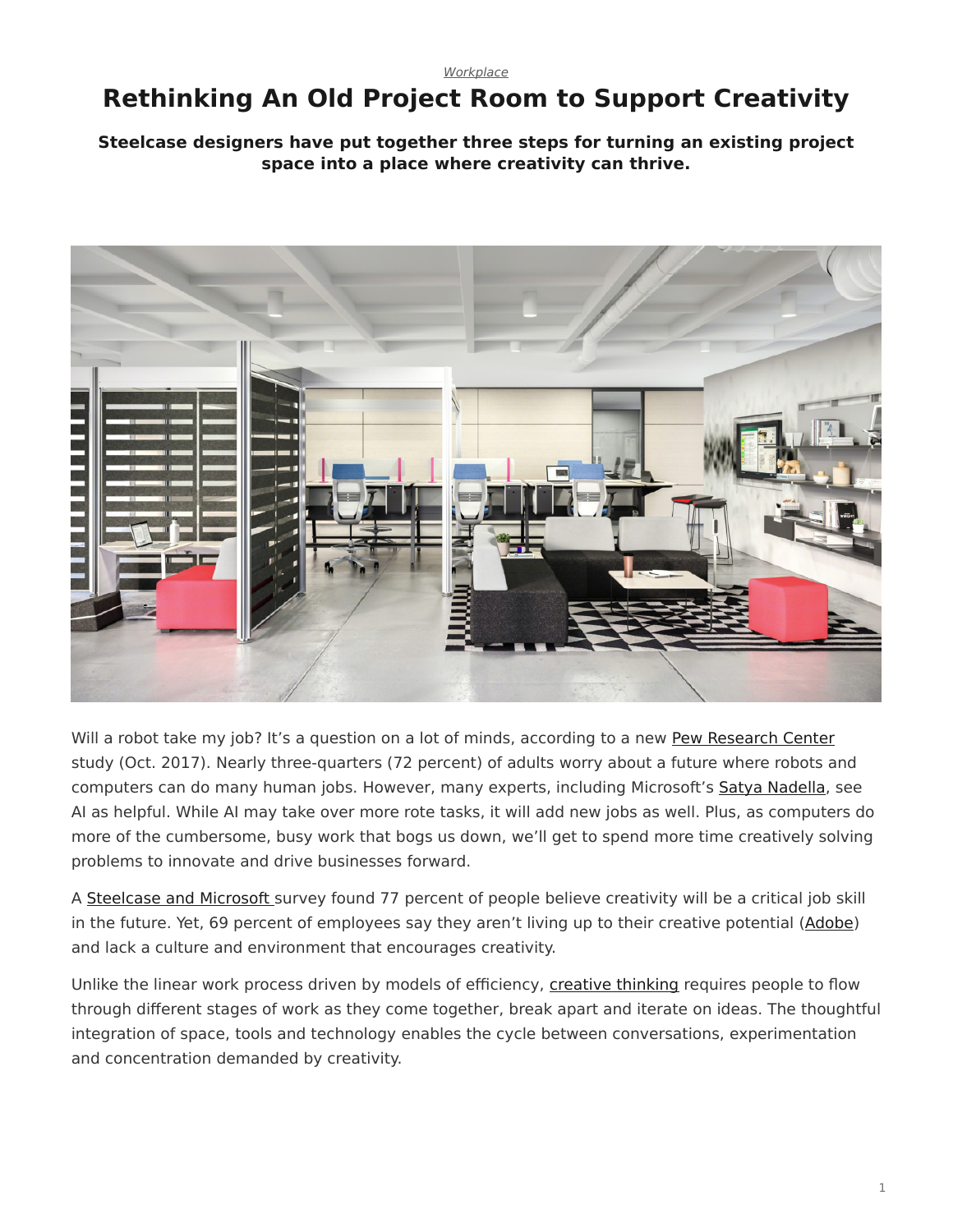When creativity is supported, it becomes a habit. The physical environment can help reinforce the shift toward a more [creative culture.](https://www.steelcase.com/research/topics/creativity/) Together, [Steelcase and Microsoft](https://www.steelcase.com/research/articles/topics/creativity/creative-shift/) designed [Creative Spaces](https://www.steelcase.com/microsoft-steelcase/creativity/), an ecosystem of spaces embedded with technology, to enhance the creative process.

### **CREATIVITY IDEABOOK**

The Creativity Ideabook provides key insights and information around planning for creativity in the workplace.

## **RETHINK A PROJECT SPACE**

Designing for creativity can start small, however. Many organizations have underused real estate, like an old project room, just waiting to be given new life. There are some easy ways to begin rethinking existing space to boost creativity.

A dedicated project team space can provide fluidity between focus, collaboration and respite as teams flow between group sessions and individual heads-down work (see photo below). To help organizations get started, Steelcase designers created several ecosystem planning ideas in a [Creativity Ideabook.](https://info.steelcase.com/creativity-ideabook) They include three ways to "nurture creative confidence," one of the design principles for Creative Spaces. Here's how to begin turning an old project space into a place for [creative work](https://www.steelcase.com/research/podcasts/topics/technology/listen-future-work-creative/).